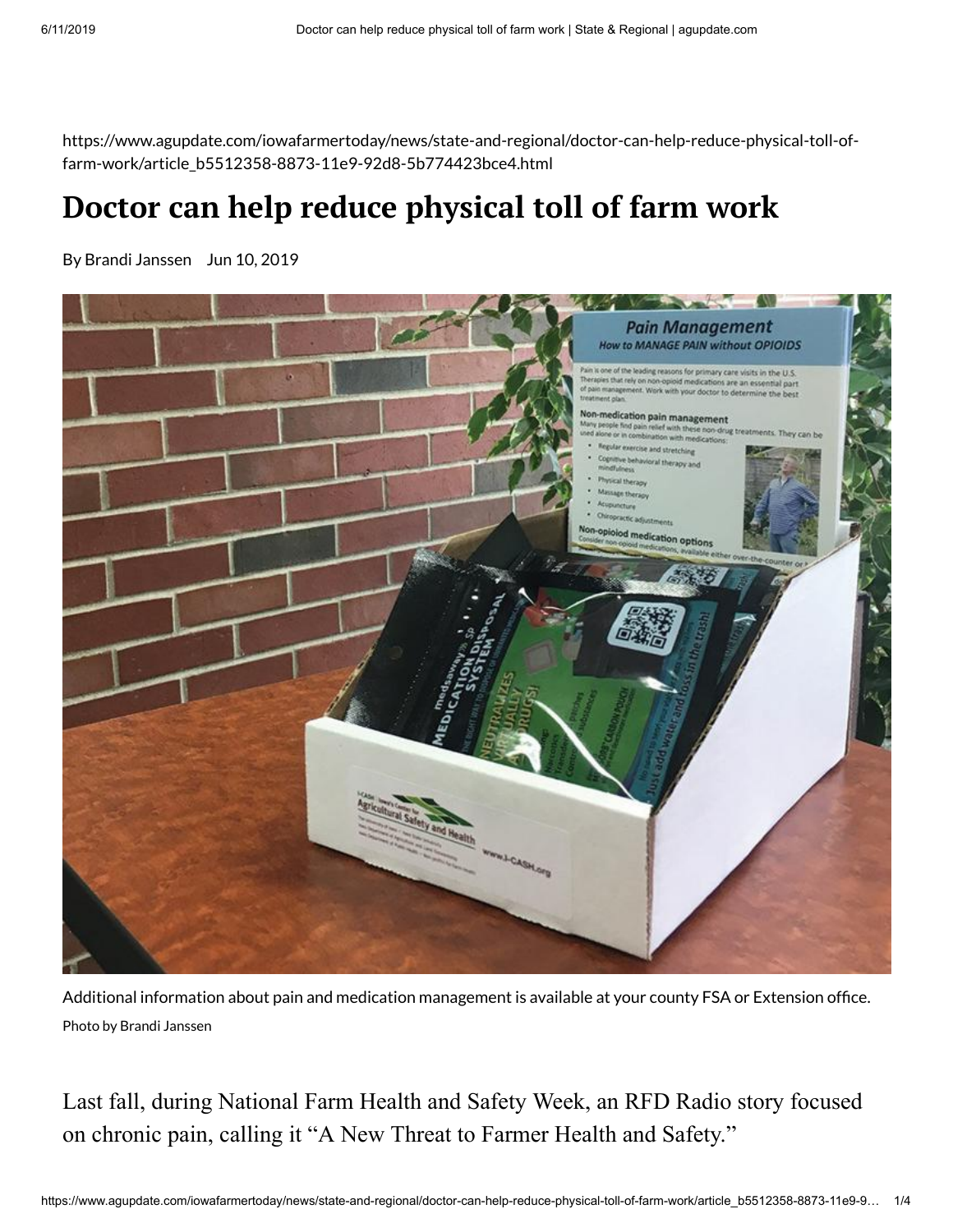Actually, health and safety researchers have recognized chronic pain among farmers as a problem for many decades. I'm sure this is not news to many of you who have first-hand experience with the physical work required in farming.

Although managing pain while farming isn't necessarily new, strategies have definitely changed. The current concern



about opioid over-prescription and misuse may cause many to worry about prescription pain medication and seek non-prescription relief.

Sometimes opioid pain medications are necessary, however, and in those cases, one should be aware of how to store and dispose of them safely.

Prescription opioid drugs are pain relievers that are either naturally derived from opium in poppy plants or produced chemically. They are highly addictive, producing a relaxed and euphoric sensation, as well as pain relief. Common prescription opioids include morphine, codeine, hydrocodone, oxycodone and oxymorphone.

These drugs are very effective at managing pain for short periods, but can lead to dependence and overdose if used for too long or outside of the guidelines of the prescription.

According to a recent report by David J. Peters and others at Iowa State University, opioid use-related deaths in rural areas are primarily from prescription drugs. The authors note that these areas have older, mostly white, non-Hispanic residents, higher poverty rates and jobs with high rates of injuries.

They write, "This suggests a link between opioid addiction and work-related injuries, coupled with economic decline."

A survey conducted in 2018 by the American Farm Bureau Federation and the National Farmers Union found that farmers and agricultural workers are very familiar with opioid misuse. Seventy-four percent of respondents reported being directly affected by opioid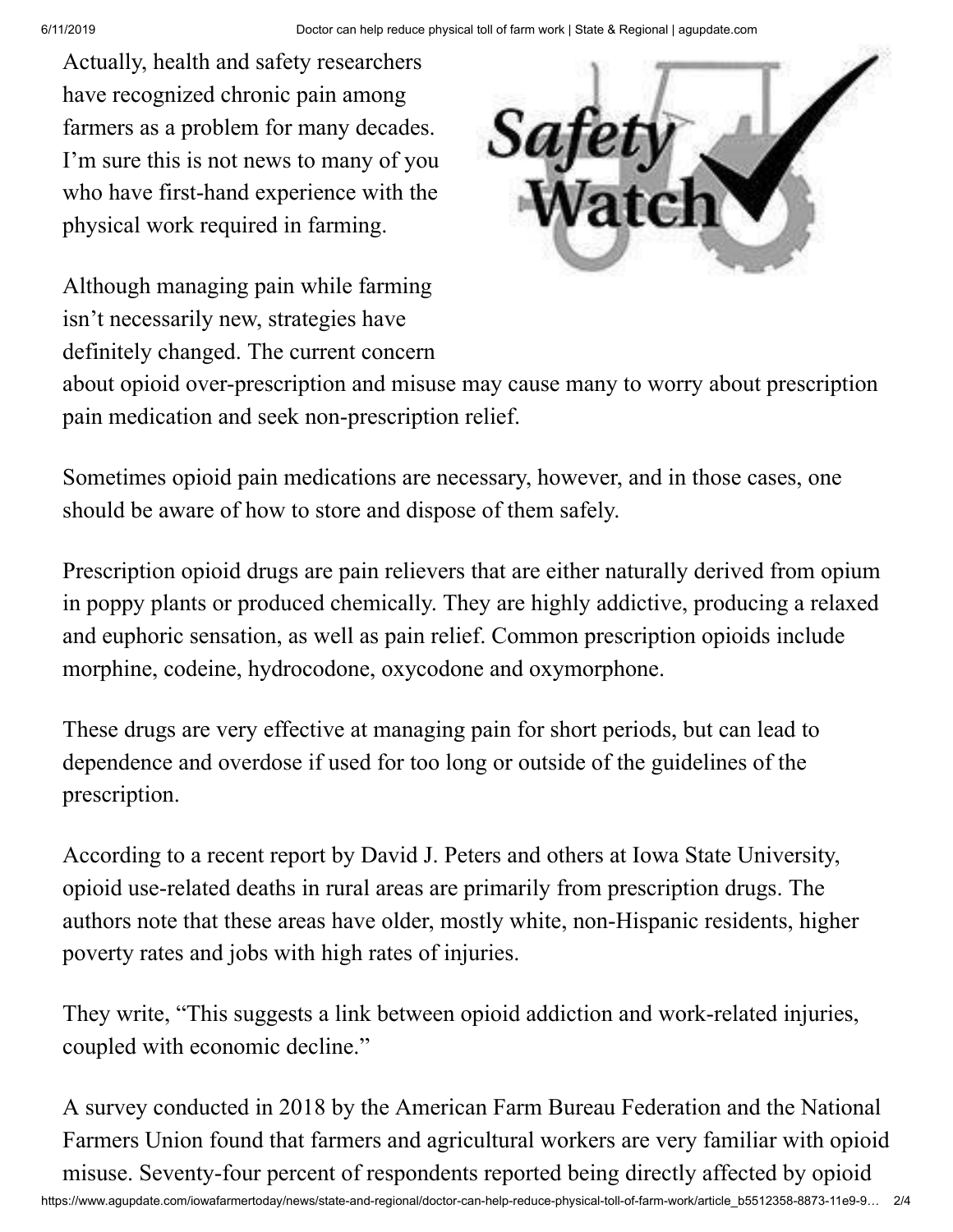misuse, either from knowing a friend or family member or having themselves misused opioids.

In addition, only about one-third reported that it would be easy to access treatment for prescription drug addiction in their area that would be effective and affordable.

For those working in physically demanding or injury-prone industries, including farming, managing pain — with or without medications — may be necessary. Any strategy should be worked out with your doctor.

In farming, knee, shoulder and back pain are all very common. In some cases, such as with shoulder pain, you may have an injury that could be improved with surgery. Back pain may be related to long hours on vibrating equipment combined with heavy lifting.

Your doctor can help identify the source of pain and develop a plan to manage it that will keep you as productive as possible.

There are several strategies that do not involve medication at all. These include physical or massage therapy, acupuncture, appropriate exercise and stretching and even cognitive behavioral therapy or "talk" therapy. In addition, over-the-counter medications, including Tylenol, Ibuprofen or topical treatments (Aspercreme or BenGay) can provide relief.

There are times where prescription opioid medications are necessary, in either the short or long-term. In these cases, it is important to work closely with your doctor and manage your prescriptions to reduce the risk of non-medical use or accidental ingestion by others, as well as environmental contamination during disposal.

All medications should be stored securely, in a cool, dry place, out of the reach of children. Although it's called a "medicine cabinet," the bathroom cupboard is not a good location for prescription medications. Instead, store them out of sight in a secure location. Take an inventory of your medications every six months and dispose of any that are expired or no longer used.